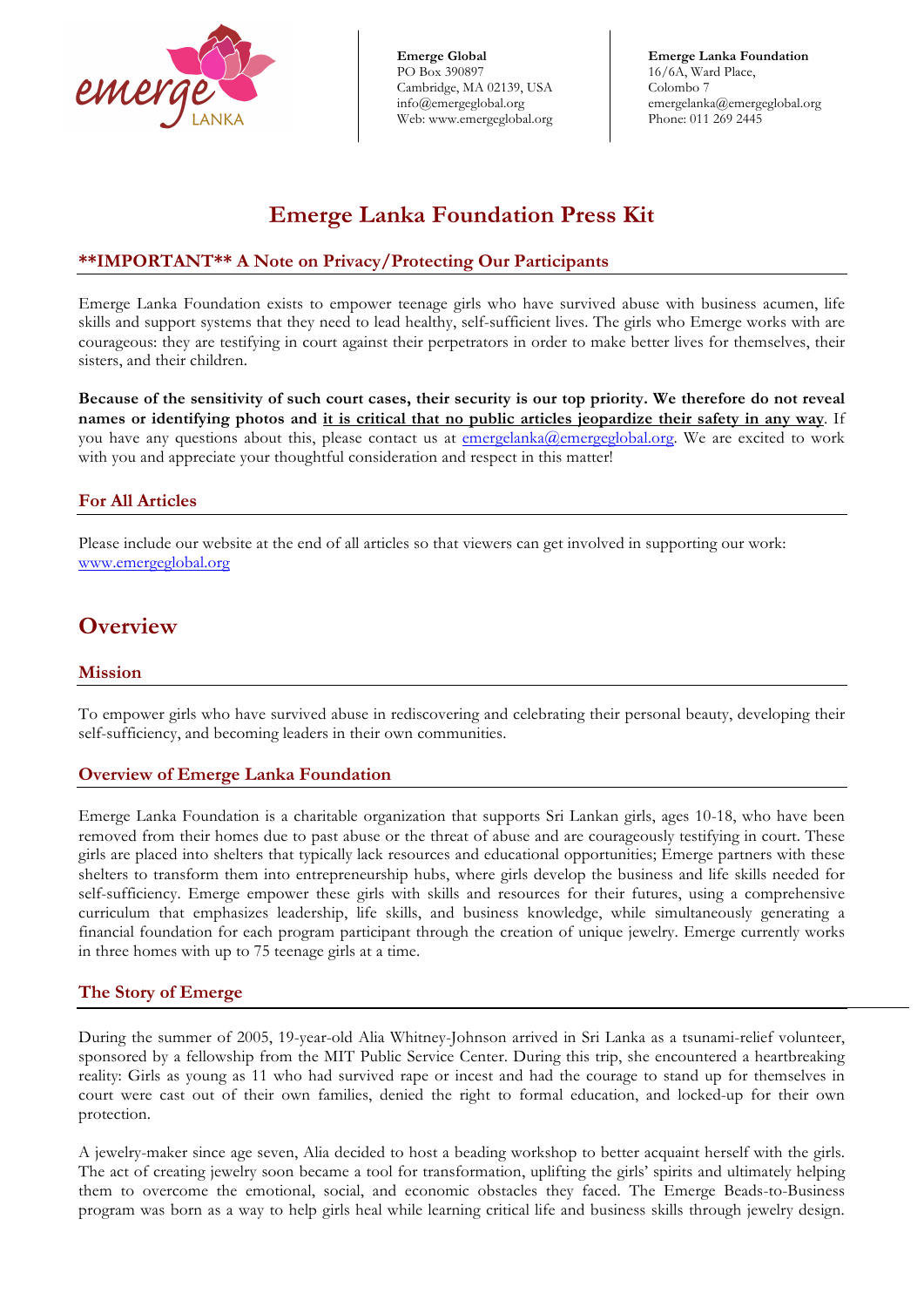

 emergelanka@emergeglobal.org **Emerge Lanka Foundation** 16/6A, Ward Place, Colombo 7 Phone: 011 269 2445

Bead by bead and girl by girl, Alia and a dedicated group of volunteers began to develop curriculum that would help these courageous young women lead safe, healthy and self-sufficient lives.

After piloting the program for several years, Alia founded Emerge Global in 2008 with the goal of empowering girls all over the world who have survived sexual abuse to rediscover and celebrate their inner beauty, develop their selfsufficiency, and become leaders in their own communities. Emerge Lanka Foundation was founded in 2009 as Emerge Global's sister entity and implementing partner in Sri Lanka.

#### **Quick Facts**

- **Number of girls supported to date:** 450+
- **Mission**: To empower young women who have survived abuse to rediscover and celebrate their personal beauty, develop their self-sufficiency, and become leaders within their own communities.
- **Founded**: Emerge Lanka Foundation was officially founded in 2009 as a charitable organization in Sri Lanka, though its programs were piloted before this. Emerge Lanka's sister entity in the US, Emerge Global, was founded in 2008.
- **Emerge operates with a philosophy that we call Collaborative Capital Creation**, which lies between traditional non-profit models of service delivery and micro-finance. Rather than receiving a hand-out or a loan, the girls participate in the process of *generating* their own financial capital while also learning how to leverage this capital.
- **Sales**: 50% of the selling price of Emerge jewelry goes directly into the designer's savings account, which she may access the age of 18. The remaining 50% covers the cost of materials and product distribution, so that Emerge can support the healing of more survivors. All additional costs, such as program staff, are covered by individual donations.

### **Emerge Programs**

#### • **Beads-to-Business**

The girls learn to make high quality jewelry and can use this skill as the foundation for setting up and managing their own small businesses. The curriculum tackles concepts such as budgeting, inventory management, product development, marketing, branding, and financing. The jewelry (each piece is unique) is sold in the United States, Sri Lanka and online with 50% of the selling price going back to the girls' individual savings accounts so that when they turn 18, the girls have money to take care of themselves and, in some cases, their children. The remaining 50% covers the cost of materials and product distribution.

#### • **Life Skills Training**

The Life Skills program teaches girls about goal setting, reproductive health, job readiness, money management, communication, crisis management, and community engagement. The curriculum includes monthly outside speakers, demonstrative activities, and journal entries. During the community development theme, girls design and implement their own community projects by using a fund comprised of \$0.25 of every product they make.

#### • **Mentorship**

Each girl is paired with an adult role model who works with her during mentorship sessions on topics such as body image, childcare, mental health, social responsibility, goal-setting and more. An African based narrative therapy model for post-traumatic stress, "The Tree of Life" is incorporated into the sessions. Mentors provide inspiration and motivation to the girls, encouraging them to plan their own adult lives.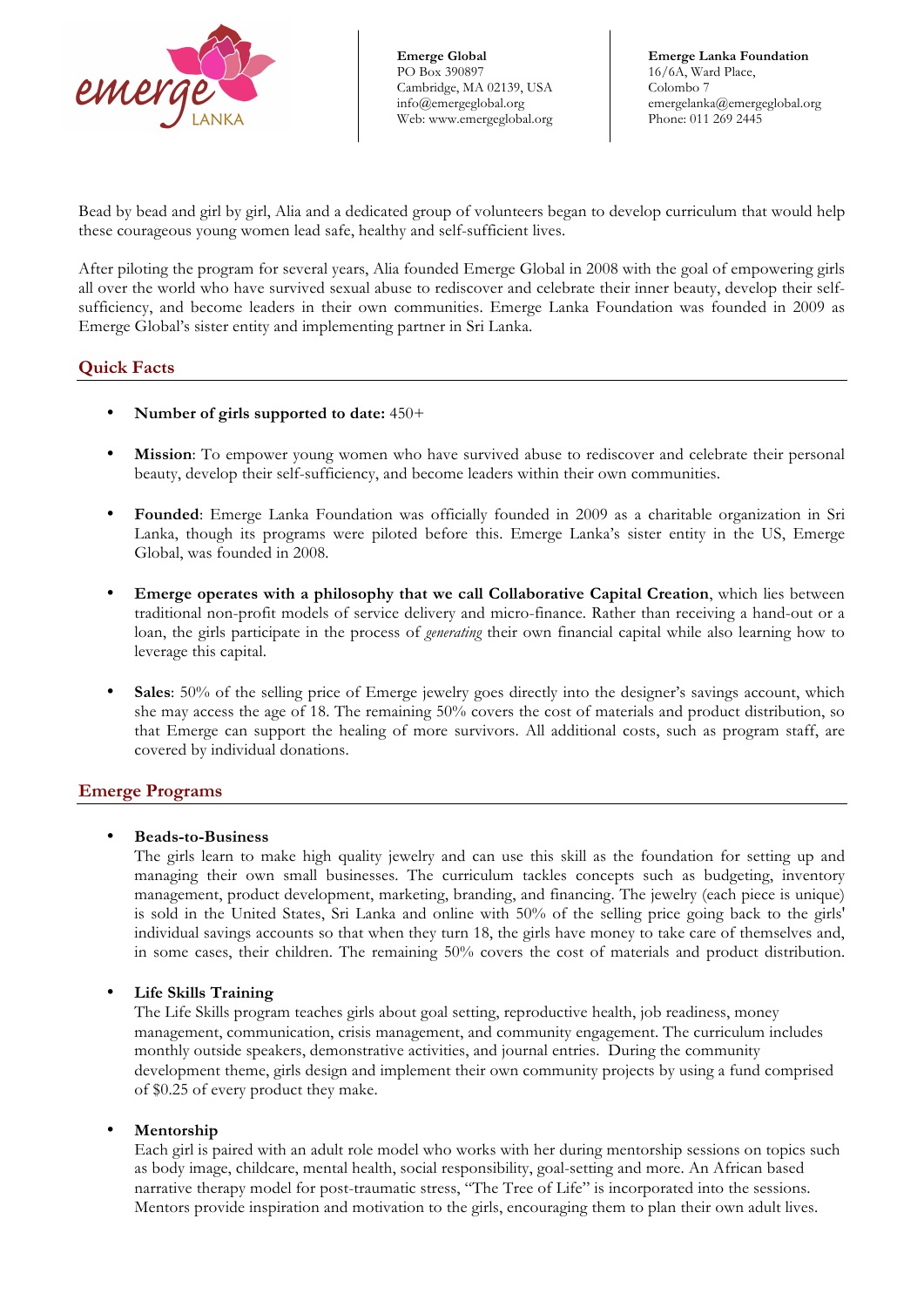

 emergelanka@emergeglobal.org **Emerge Lanka Foundation** 16/6A, Ward Place, Colombo 7 Phone: 011 269 2445

Additionally, former participants return as "Peer Educators" to relay their own personal transitions into society, to inspire girls with stories of their successfully launched businesses, and to help teach various workshops.

#### • **Reintegration**

Emerge also supports girls as they transition from the women's shelters to society by hosting annual alumnae reunions, providing general support and check-ins, and connecting them to a variety of local resources and service providers. Alumnae also have the opportunity to join the Emerge staff through the **Peer Educator Internship Program**. Emerge is committed to ensuring the girls it has touched stay on the path to a successful and bright future even after they leave Emerge's program.

# **Our Impact**

To date, Emerge Lanka Foundation has worked with over 450 girls from across Sri Lanka. Every Rs. 100 invested into a girl's materials helps her generate more than Rs. 380 in savings. Some girls have made more than Rs. 190,000 within a year of participating in Emerge's program. **Girls have used this money to finance their future education, take care of children, pay for medical support, run businesses, and even build homes.**

Much of our impact is harder to measure but is just as important. Girls who entered our program too broken to speak are now comfortable sharing their ideas. Participants have expressed increased confidence and self-worth. Through their Community Fund, participants have collectively identified communal challenges and worked together to change them. Participants have learned important life skills such as CPR and first aid, discussed career options with local professionals, and learned about their health and rights. Past participants return to the program to teach and mentor new participants and provide feedback about Emerge Lanka's curriculum

### **Testimonials**

#### **Emerge Alumna, Age 20**

"My life had taken a very unexpected turn and I was very sad about it. I felt trapped between four walls, cramped in a building, alone among people I didn't know. I couldn't imagine how long I would have to stay like that, sad and hurt. It was during these days of helplessness that the Emerge team came into my life. My life changed with their arrival. They taught us how to string beads to make a necklace. This was a simple thing but it made a vast difference in our lives, because we could generate savings by making these necklaces. They opened bank accounts for us and deposited our savings in them, which we could access once we become 18 years old. This is a tremendous service to us. I am 20 now. I have made a fixed deposit of my savings. I will use it for my dream one day, which is to build my own house. The Emerge team did not forget me. They have made me a part of them and I work happily in their care. I live my life happily today because of them. I thank Emerge a hundred thousand times for what they have done for me. I pray to god for them to have strength and energy to help many more like me."

### **Emerge Alumna, Age 21**

"An unexpected event changed my life one day. My fate was changed in a way that I never thought it would. It left me at my lowest, heart broken and lonely. At that time, when I was without any help, feeling sad, it was the beading workshop that helped ease my pain and loneliness and helped me make up my mind and console myself. The satisfaction I feel in combining beautiful colors, designing and completing a beautiful necklace or bracelet is hard to describe in words. These workshops have helped me succeed in life and face life as a successful human being to this day. I thank the people who helped me and guided me through this difficult time. Now as my career, I have dedicated myself to teach girls that have faced the same challenges as me. I do it with immense happiness. I believe I can empathize with our girls and be a friend to them. I have had many diverse experiences ever since the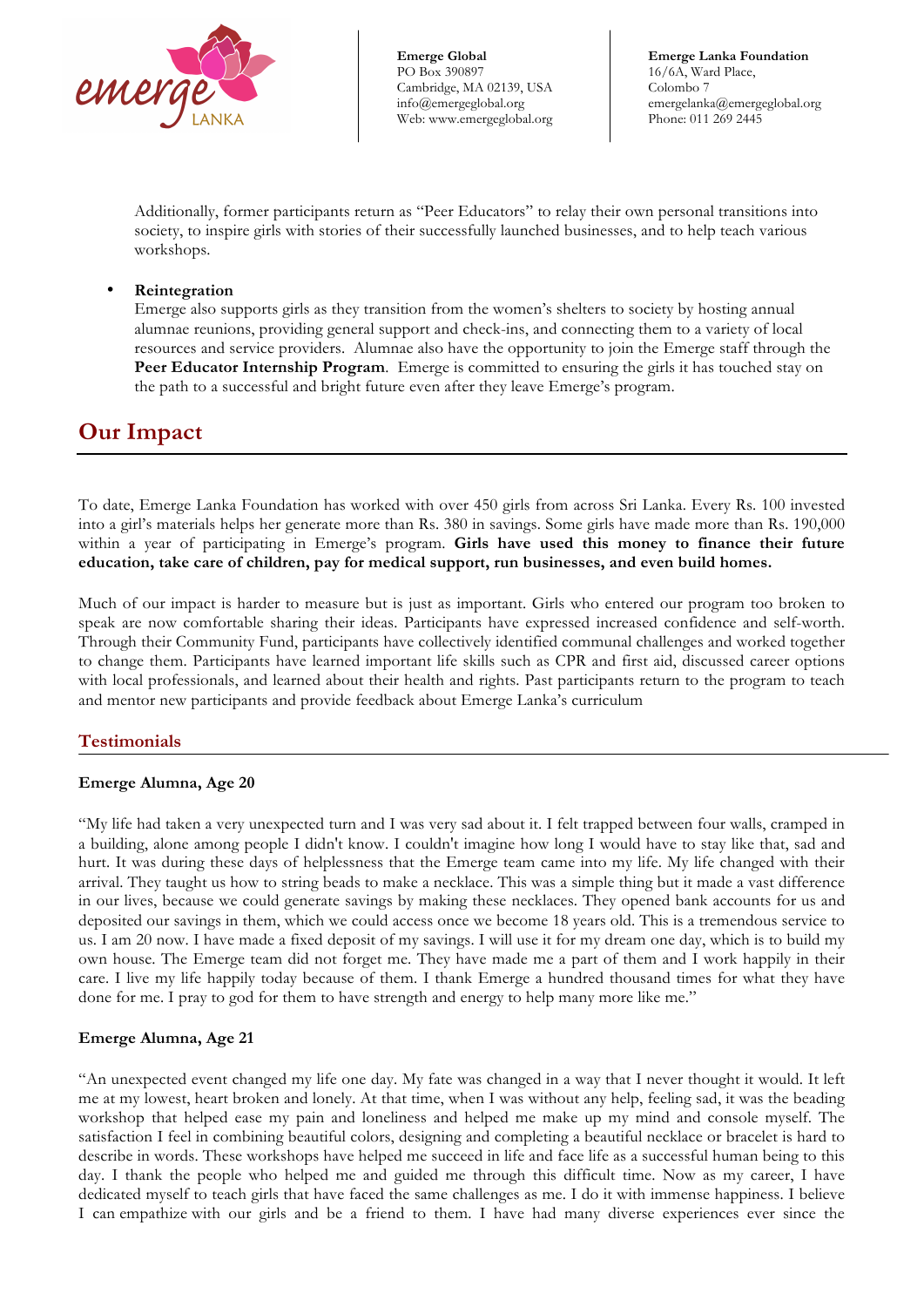

 emergelanka@emergeglobal.org **Emerge Lanka Foundation** 16/6A, Ward Place, Colombo 7 Phone: 011 269 2445

beginning of this program. From the savings generated from this program, girls have been able to build their own house and care for their child. I am happy to witness these events. Its good to be part of something that is so helpful to another person. All this is possible because of Emerge. I feel that people who were from Emerge as well as those who partnered with us from the start were able to understand the feelings of the children they work with. I believe they have shown immense dedication towards these children. To this day, three years of my life have been spent with Emerge. I feel it is a great achievement to have been able to work with Emerge for three years."

#### **Emerge Alumna, Age 21**

"I learned a lot from [Emerge]. I learned how to make beautiful bracelets and necklaces. We generate savings for the jewelry we make. We can access these savings once we are 18. When I left for home, I didn't have any money with me. Neither did my husband. Our house was half done. I completed our house with the money I saved. It was truly an immense help. I still use that money. I also improve the knowledge I gained through them. I would like to work with the Emerge team again and would gladly accept such an opportunity with all of my heart. I like to teach what I have learned to others. Thank you so much Emerge!"

### **Why Emerge Matters**

#### **Dr. Vivimarie VanderPoorten, award-winning writer and Emerge Mentor**

"Emerge matters because it is empowering, not only to the girls but to the mentors who volunteer because it makes us see life in a different way, and trains us to take a fresh approach to the concept of victimhood, by celebrating and nurturing the strength of the girls as survivors. It provides a forum for exchange of values, ideas, knowledge and friendship. In both its beads to business project as well as its mentorship program, the focus of Emerge is on creativity and critical thinking, on building bridges and fitting pieces together. Emerge is special because it demonstrates both practically and symbolically that what is broken can be repaired, that parts of a whole that have fallen asunder can be put back together, and that what can emerge out of such an enterprise is something that is not only complete again but perhaps more beautiful than what was before."

#### **Stephanie Siriwardhana, Miss Sri Lanka (2011-2012)**

"Being a woman, the cause Emerge Global stands for is obviously very close to my heart. Many of us have been blessed to never endure the hardship and trauma that many girls in Sri Lanka, and throughout the world, sometimes silently, have to go through. There are too many innocent young girls here who have their dreams and hopes for the future ripped away from them due to sexual abuse and the stigma that comes with it. Unfortunately there are also many other odds against these girls and so I think what Emerge does is magical and inspirational. It gives these young girls a second chance, not only to dream, but, to make their dreams a reality through concrete means of empowerment, self-sufficiency, education and support."

## **Emerge Lanka Staff**

**Mumtaz Aroos Faleel** – Country Manager **Nirukshi de Lanerolle** – Programme Coordinator **Iroshini Kalpage** – Programme Development Officer **Uadaya Sivakumar** - Finance and Administration Officer **Charuni Ranchigoda** – Reintegration Officer **Udani Ranatunga** – Administration & Program Assistant